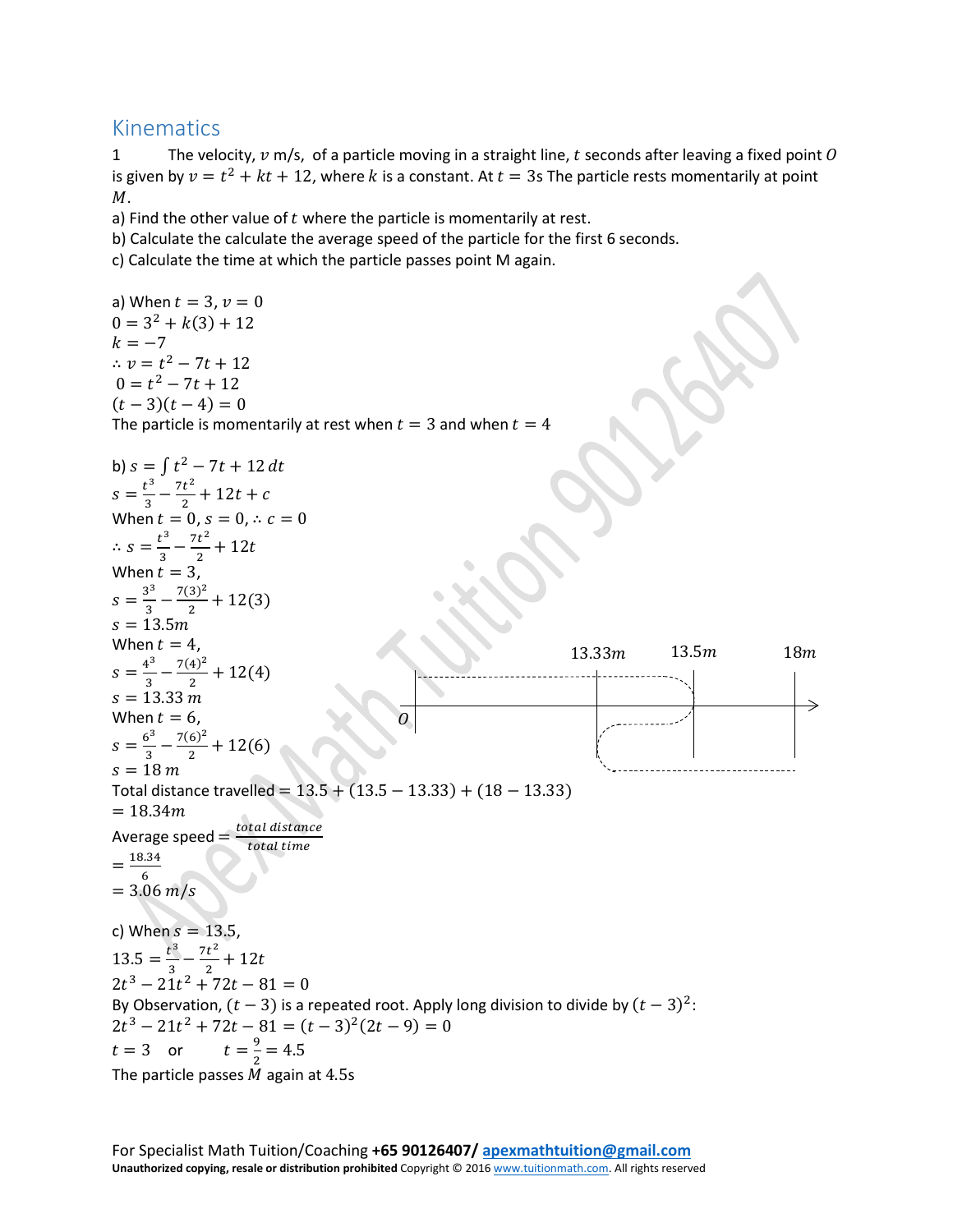2 A particle moves in a straight line. After time t seconds, the velocity of the particle (in  $m/s$ ) is  $v = 16 + 4t - kt^2$ , where k is a constant.

a) If the maximum velocity is 20 m/s, find the value of  $k$ .

b) Find the time when the particle is moving at its initial velocity again.

a) 
$$
v = 16 + 4t - kt^2
$$
  
\n
$$
\frac{dv}{dt} = 4 - 2kt
$$
\n
$$
0 = 4 - 2kt
$$
\n
$$
t = \frac{4}{2k} = \frac{2}{k}
$$
\n
$$
20 = 16 + 4\left(\frac{2}{k}\right) - k\left(\frac{2}{k}\right)^2
$$
\n
$$
4 = \frac{8}{k} - \frac{4}{k}
$$
\n
$$
k = \frac{4}{4} = 1
$$
\n
$$
k = 16 + 4t - t^2
$$
\n
$$
t(4 - t) = 0
$$
\n
$$
t = 0 \text{ (Rej)} \qquad \text{or} \qquad t = 4
$$